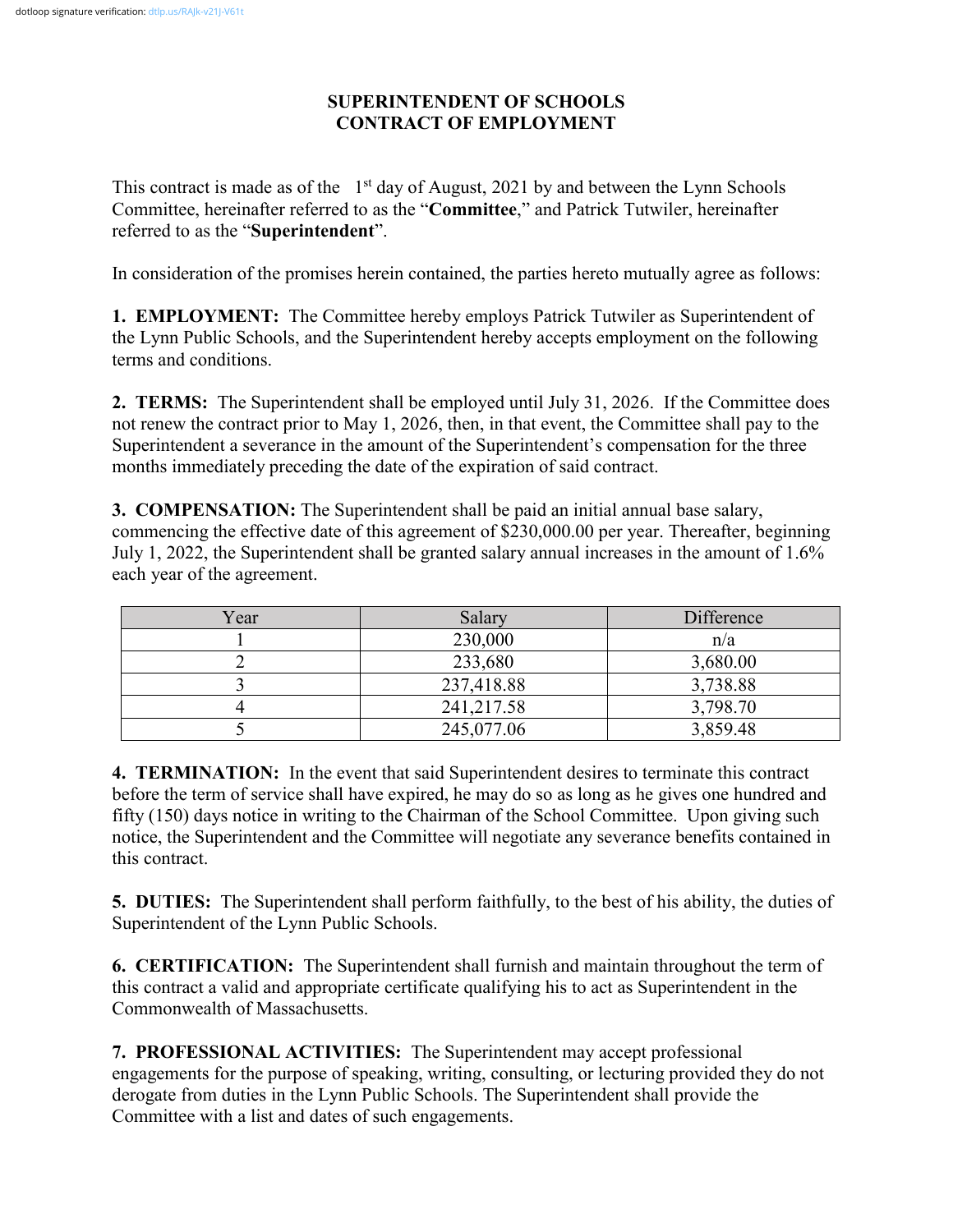**8. DUTIES AND RESPONSIBILITIES:** The Superintendent shall diligently, faithfully, and competently perform the duties and responsibilities of Superintendent of Schools. The Superintendent shall serve as Executive Officer of the Committee as provided in Mass. G.L. Chapter 71, Section 59 and all other laws and regulations of the Commonwealth.

The Superintendent shall fulfill all of the terms and conditions of this contract. The Superintendent shall comply with the policies and procedures of the Committee and shall server and perform such duties at such time and places and in such manner as the Committee may from time to time direct.

**9. REIMBURSEMENT FOR EXPENSES:** The Committee shall reimburse the Superintendent for all expenses reasonably incurred in the performance of his duties under this contract. Such expenses shall include, but shall not be limited to, costs for transportation; attendance at appropriate local, state, and national meetings and conferences; and dues resulting from membership in professional organizations. Said expenses shall not exceed five thousand (\$5,000) dollars per year without first obtaining the consent of the Committee. The Superintendent shall have the right to use his personal automobile for official Committee business, whereupon the Superintendent shall be reimbursed for said travel within the school district at the flat rate of three thousand six-hundred (\$3,600) dollars annually, payable in twelve (12) equal monthly installments of three hundred (\$300) dollars. The School Committee shall provide legal counsel for any action brought against the Superintendent, which rises out of his employment, except for actions brought by the School Committee against the Superintendent.

**10. PHYSICAL EXAMINATION:** The Superintendent shall submit to a physical examination once each year during the life of this agreement.

**11. BENEFITS:** The Superintendent shall be entitled to all insurance (medical, hospital, and life) benefits and all other benefits currently available to other professional personnel and in all current and future agreed upon contacts. No such benefits shall be reduced by changes in collective bargaining agreements subsequent to the date of execution of the Agreement. In conjunction with the Superintendent's benefits that are specifically included in this employment agreement, the Superintendent is entitled to receive any and all benefits that are included in any other Committee collective bargaining agreement or employment agreement. In case of the death of the Superintendent during the term of the contract, all benefits and severance benefits will pass to the Superintendent's estate. The Committee shall provide a \$250,000 life insurance policy to the Superintendent for the duration of this contract and shall be responsible for full payment of the premium until July 31, 2026.

**12. ANNUAL VACATION:** The Superintendent shall receive twenty-five (25) working days as annual vacation, exclusive of legal holidays. The Superintendent may during any year return any and/or all of his earned, but unused vacation entitlement for which he will be paid at his then applicable per diem rate of pay. Vacation shall not be cumulative.

**13. SICK LEAVE:** The Superintendent shall be entitled to carry over sick leave benefits equal to the amount of leave accumulated during his total service within the Lynn Public Schools. In addition to sick leave benefits accrued, eighteen (18) days of sick leave shall be granted upon appointment and an additional sum for each succeeding year shall be allowed to accumulate. Yearly buy-back of sick leave will be based on a ratio similar to that available to school principals.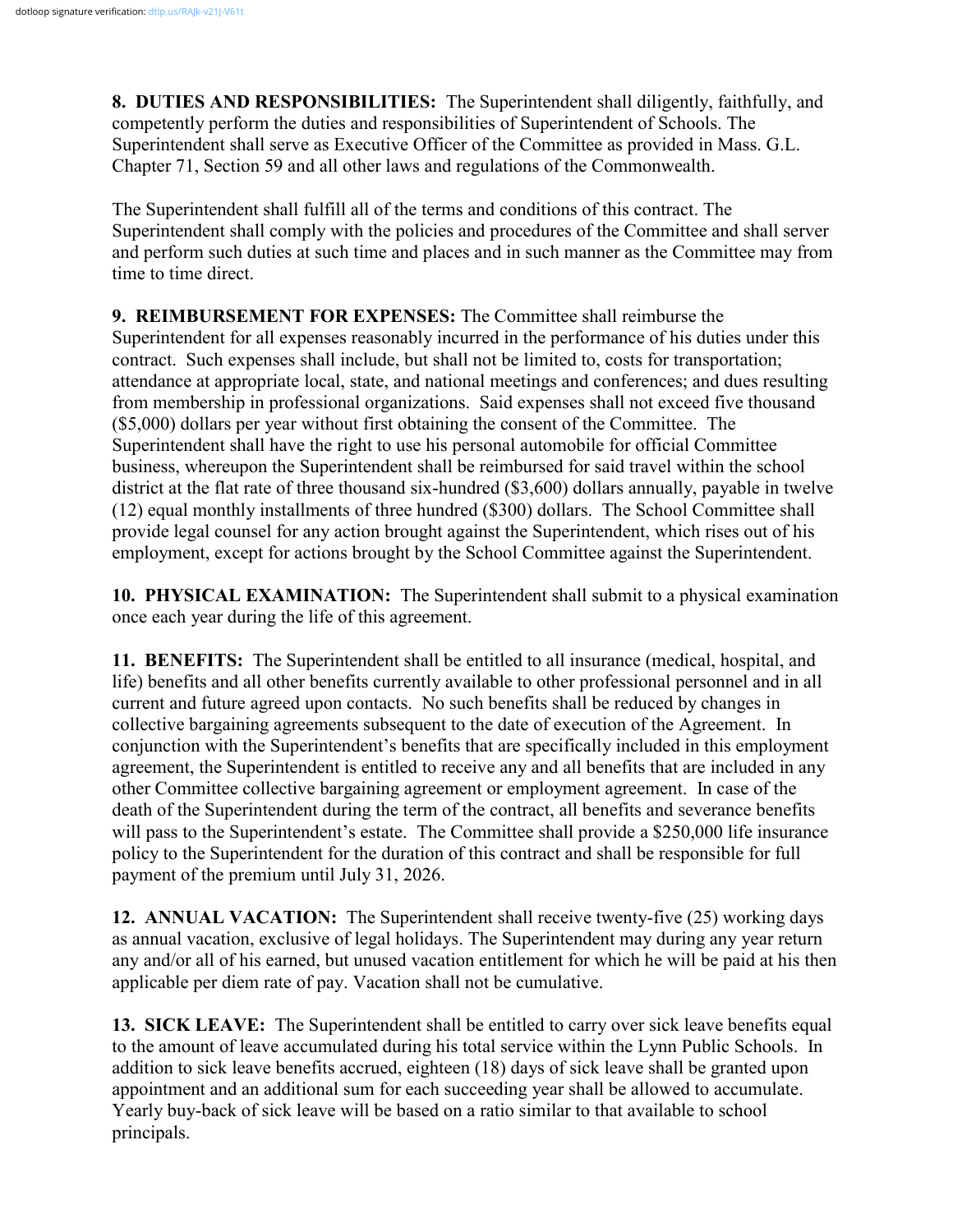**14. PERSONAL DAYS:** the Superintendent shall be granted six (6) days of personal leave annually upon appointment for use when personal needs or business requires his absence. Any unused personal days may be added to the Superintendent's accumulation of unused sick days.

**15. SEVERANCE PAY:** Because the Superintendent was not employed with the Lynn Public Schools prior to 1987, he is not eligible for severance pay for accumulated sick leave.

## **16. RELATIONSHIP BETWEEN THE COMMITTEE AND SUPERINTENDENT:**

The Committee shall meet with the Superintendent at least once each year for the purpose of discussing with the Superintendent his job description and performance, as well as the working relationship between the Committee and the Superintendent.

**17. PERFORMANCE:** The Superintendent shall fulfill all aspects of this contract. Any exceptions thereto shall be by mutual agreement between the Committee and the Superintendent in writing.

**18. EVALUATION:** The Superintendent agrees to be evaluated on an annual basis by the School Committee. The evaluation instrument shall be the evaluation instrument recommended by the Massachusetts Association of School Committees or the Massachusetts Association of School Superintendents.

**19. INVALIDITY:** If any paragraph, part of, or rider to this Agreement is invalid, it shall not affect the remainder of said Agreement, but said remainder shall be binding and effective against all parties.

**20. ARBITRATION:** Any and all controversies or claims arising out of or relating to any term or condition of this agreement or employment practices or policies of the Committee or the breach thereof, excluding claims based on state or federal anti-discrimination laws, statutes or regulations, shall be settled and determined by arbitration in accordance with the Labor Arbitration Rules of the American Arbitration Association.

**21. EXECUTION:** This Agreement shall be executed in two counterparts, each of which shall be deemed to be an original, and both of which taken together shall be deemed one and the same instrument.

**22. ENTIRE AGREEMENT:** This contract embodies the whole agreement between the Committee and the Superintendent of the Lynn Public Schools. There are no inducements, promises, terms, conditions, or obligations made or entered into by either party other than those contained herein. The contract may not be changed except by a writing signed by the party against whom the enforcement is sought.

**22. SAVING CLAUSE:** If any provision of this Agreement is or shall be at any time contrary to law, then such provision shall not be applicable or preformed or enforced, except to the extent permitted by law, and substitute action shall be subject to appropriate legal review.